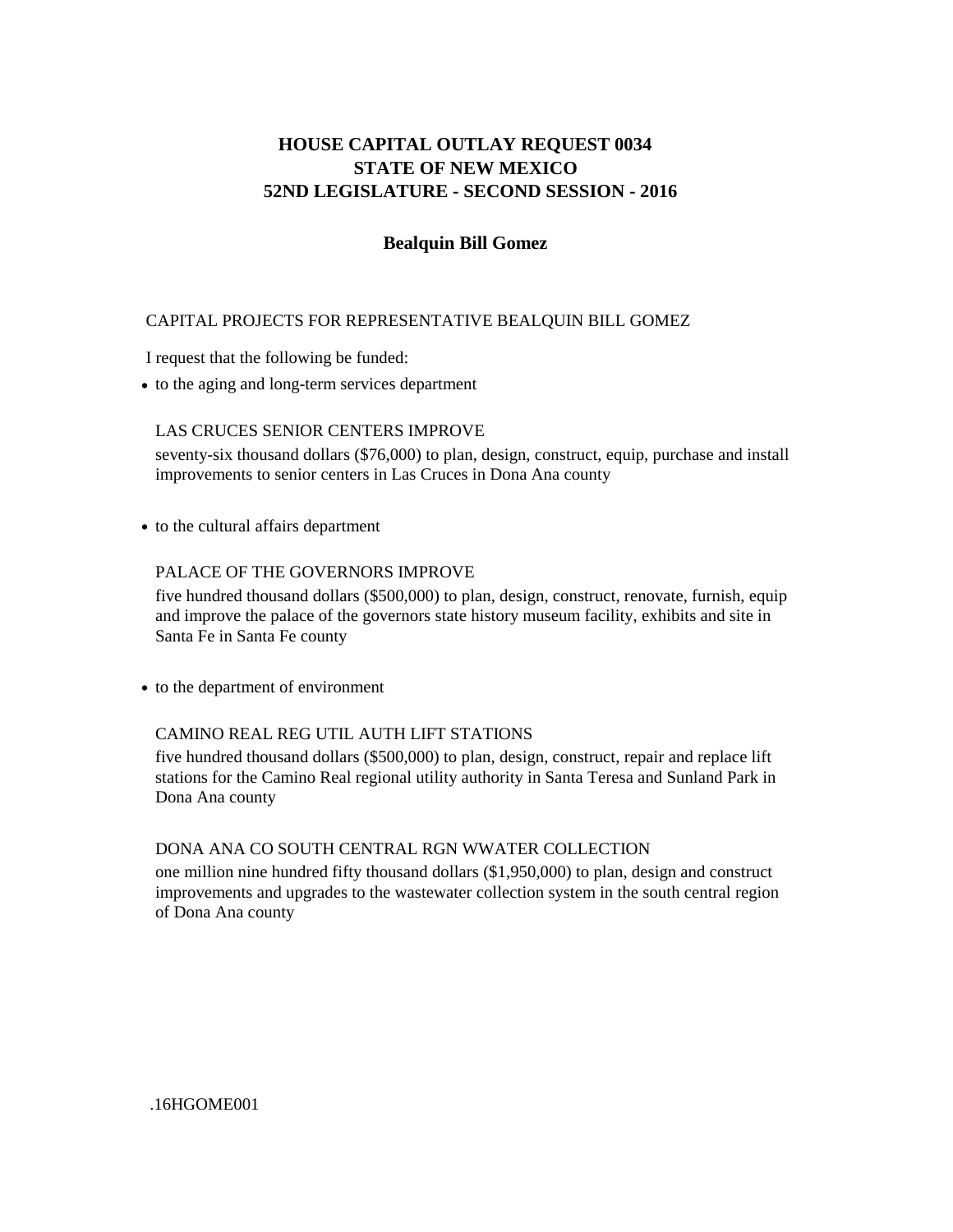# **HOUSE CAPITAL OUTLAY REQUEST** Page 2

## LOWER RIO GRANDE PWWA INFO TECH

two hundred thirty-seven thousand five hundred dollars (\$237,500) to purchase and install radio-read water meters, a global positioning system and information technology, including related equipment, furniture and infrastructure, for the lower Rio Grande public water works authority in Dona Ana county

## LOWER RIO GRANDE PWWA SCADA INFO TECH

eighty thousand dollars (\$80,000) to plan, design, purchase and install supervisory control and data acquisition information technology, including related equipment, furniture and infrastructure, for the lower Rio Grande public water works authority in Dona Ana county

## ANTHONY WSD WATER LINES IMPROVE

two hundred thousand dollars (\$200,000) to plan, design, construct, purchase and install improvements to water lines in the Anthony water and sanitation district in Dona Ana county

## LA UNION MDS & WA EQUIPMENT

two hundred forty-one thousand five hundred sixty dollars (\$241,560) to plan, design, construct, purchase and install water system equipment for La Union mutual domestic sewer and water association in La Union in Dona Ana county

## LA UNION MDS & WA STORAGE TANK

four hundred twenty-five thousand two hundred dollars (\$425,200) to acquire easements and rights of way and to plan, design, construct, purchase and install a secondary storage tank for La Union mutual domestic sewer and water association in La Union in Dona Ana county

## LA UNION MDS & WA WATER SYS IMPROVE

six hundred fifteen thousand four hundred sixty-eight dollars (\$615,468) to acquire easements and rights of way and to plan, design, construct, purchase and equip water system improvements for La Union mutual domestic sewer and water association in La Union in Dona Ana county

## LAS CRUCES SEPTIC SYSTEMS REPLACE

three million dollars (\$3,000,000) to plan, design, construct and replace septic systems in Las Cruces in Dona Ana county

## CAMINO REAL RGNL UTLTY AUTH VACUUM TRUCK

three hundred sixty thousand dollars (\$360,000) to purchase and equip vacuum trucks for the Camino Real regional utility authority in Sunland Park in Dona Ana county

**•** to the Indian affairs department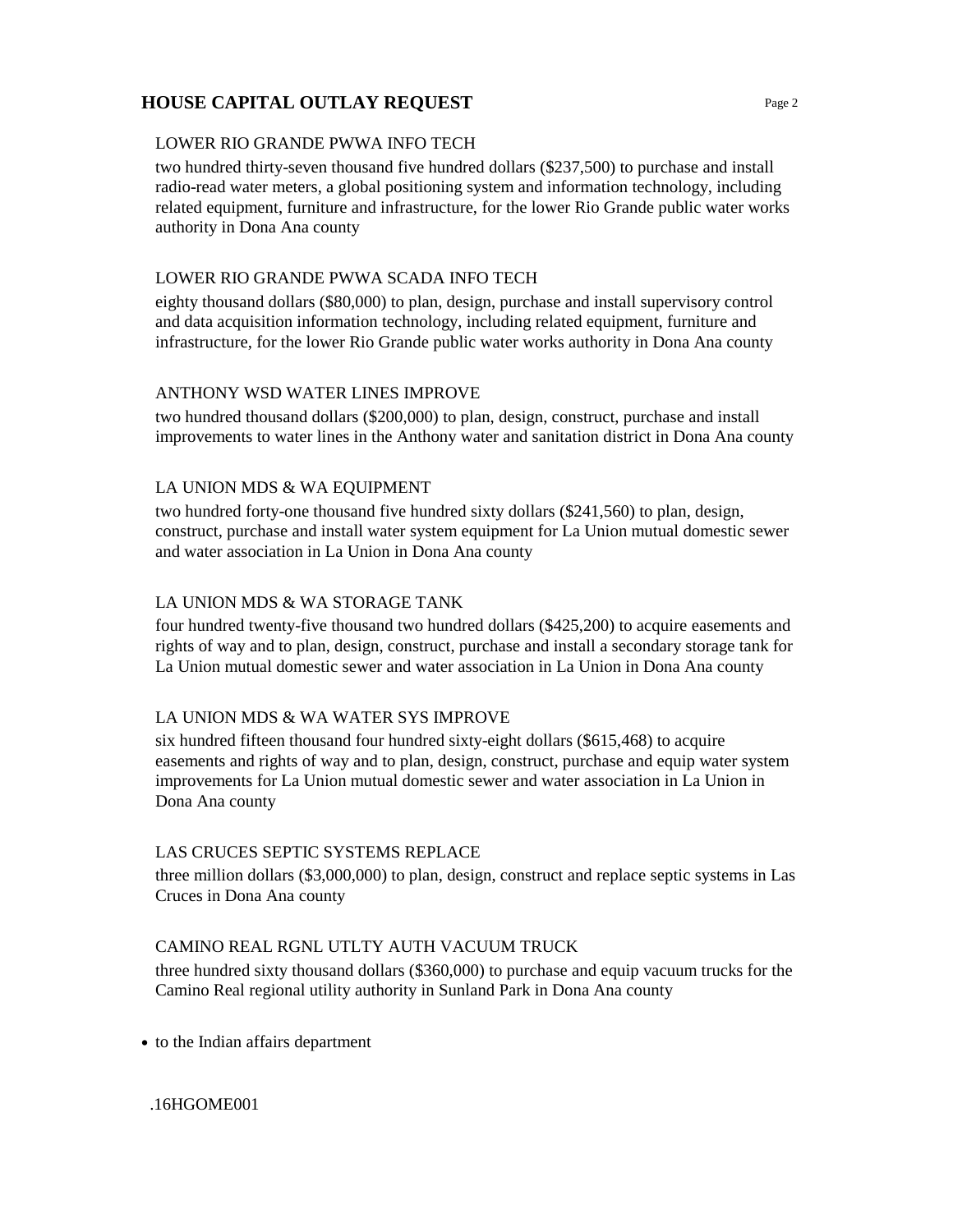# **HOUSE CAPITAL OUTLAY REQUEST**

## FORT SILL APACHE RESERVATION MONUMENTS

one hundred fifty thousand dollars (\$150,000) to plan, design and construct monuments for the Fort Sill Apache tribe of Oklahoma in Luna county

**•** to the local government division of the department of finance and administration

## ALB EXPLORA SCI CTR & CHILDREN'S MUS LEARNING CTR

three million dollars (\$3,000,000) to plan, design, construct, equip and furnish phase one of Explora's cradle to career learning center and to purchase and install exhibits, furnishings and equipment for the Explora science center and children's museum in Albuquerque in Bernalillo county

## DONA ANA CO DEL CERRO PARK IMPROVE

two hundred seventy-five thousand dollars (\$275,000) to plan, design and construct improvements to the grounds and facilities at Del Cerro park, including the purchase and installation of equipment, in Dona Ana county

## DONA ANA CO SOUTHERN NM FAIRGROUNDS IMPROVE

two hundred fifty thousand dollars (\$250,000) to plan, design and construct improvements to the southern New Mexico fairgrounds, including electrical, plumbing, accessibility and infrastructure improvements, in Dona Ana county

## DONA ANA CO FIRE TRAINING EQUIP

fifty-five thousand dollars (\$55,000) to purchase fire training equipment for fire departments in Dona Ana county

## LAS CRUCES FIRE DEPARTMENT EQUIP

two hundred thirty-three thousand dollars (\$233,000) to purchase and install equipment for the fire department in Las Cruces in Dona Ana county

## LAS CRUCES FIRE STATION KITCHEN IMPROVE

twenty thousand dollars (\$20,000) to plan, design, construct and equip improvements to the fire station kitchen in Las Cruces in Dona Ana county

## LAS CRUCES MUSEUMS IMPROVE

two hundred four thousand dollars (\$204,000) to plan, design, construct, purchase and install improvements to museums in Las Cruces in Dona Ana county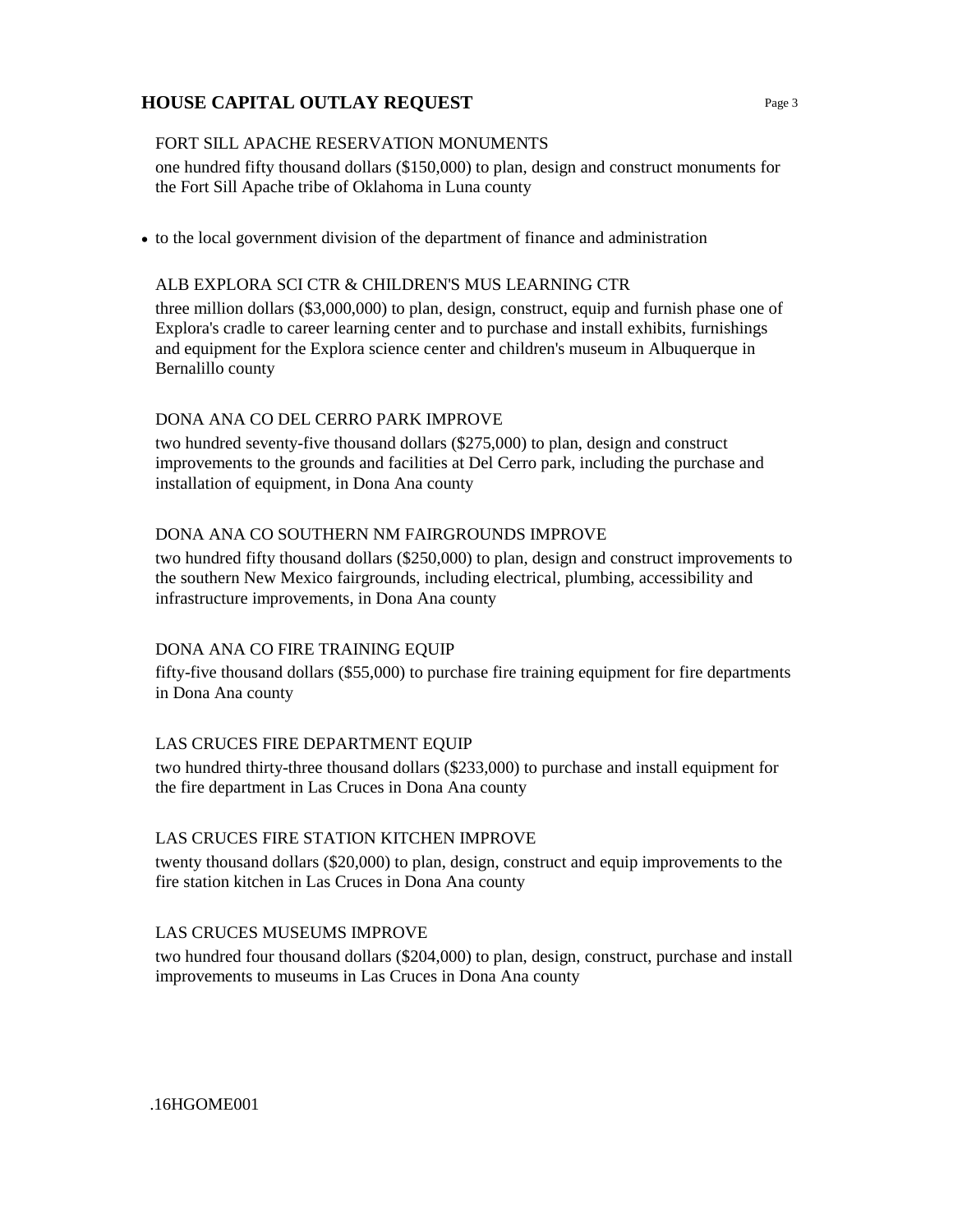# **HOUSE CAPITAL OUTLAY REQUEST**

## LAS CRUCES REGIONAL AQUATIC CTR POOL FCTY

three million dollars (\$3,000,000) to plan, design, construct, equip and furnish an olympicsize pool facility and enclosure infrastructure at the regional aquatic complex in Las Cruces in Dona Ana county

## LAS CRUCES THOMAS BRANIGAN MEMORIAL LIBRARY EQUIP

fifty-five thousand dollars (\$55,000) to plan, design, purchase and install equipment for the Thomas Branigan memorial library in Las Cruces in Dona Ana county

## DONA ANA CO MESQUITE BALLPARK LIGHTING

two hundred seventy-five thousand dollars (\$275,000) to plan, design and construct improvements, including replacements, to the lighting in the Mesquite ballpark in Dona Ana county

#### DONA ANA CO MESQUITE PARK IMPROVE

two hundred seventy-five thousand dollars (\$275,000) to plan, design and construct improvements to Mesquite park, including accessibility and equipment upgrades, in Dona Ana county

## DONA ANA CO EMERGENCY RESPONSE FCLTY SANTA TERESA

three million eight hundred four thousand five hundred fifty dollars (\$3,804,550) to plan, design and construct phases 2 and 3 of an emergency and hazmat response facility in Santa Teresa in Dona Ana county

## DONA ANA CO INTRNATL JETPORT BATHRM

twelve thousand dollars (\$12,000) to plan, design and construct phase 1 of a twenty-fourhour restroom facility at the international jetport in Dona Ana county

## DONA ANA CO SHERIFF'S SUBSTATION SANTA TERESA

one million five hundred thousand dollars (\$1,500,000) to acquire land and to plan, design and construct a sheriff's substation in Santa Teresa in Dona Ana county

## SUNLAND PARK FIRE TRUCKS & POLICE VEHICLES

one million one hundred thousand dollars (\$1,100,000) to purchase and equip fire trucks and police vehicles for Sunland Park in Dona Ana county

## SUNLAND PARK RIO GRANDE EAST SIDE TRAIL

seven hundred fifty thousand dollars (\$750,000) to plan, design and construct a trail along the east side of the Rio Grande in Sunland Park in Dona Ana county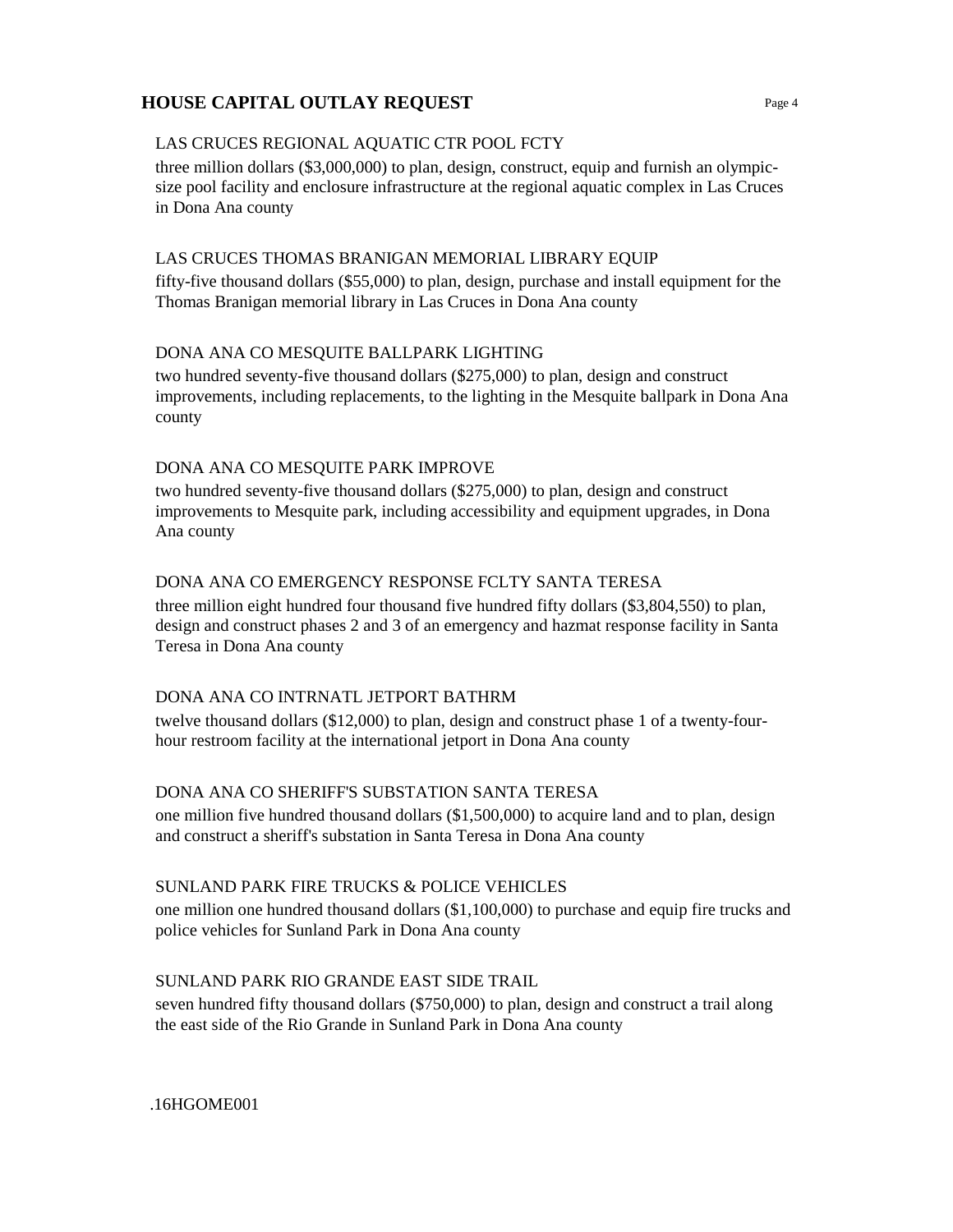# **HOUSE CAPITAL OUTLAY REQUEST**

**•** to the department of transportation

#### DONA ANA CO INTERNATIONAL JETPORT RUNWAY PHASE 1

three hundred fifty thousand dollars (\$350,000) to acquire land and plan and design phase 1 for a runway at the Dona Ana county international jetport in Dona Ana county

## DONA ANA CO INTRNATL JETPORT ROADS

one hundred thousand dollars (\$100,000) to plan, design and construct roads, including widening the entrance road, extending the public access road and paving the fuel farm entrance and access roads, at the international jetport in Santa Teresa in Dona Ana county

#### DONA ANA CO INTRNATL JETPORT RUNWAY 10-28 IMPROVE

three hundred fifty thousand dollars (\$350,000) to plan, design and construct phase 1 improvements, including upgrades and reconstruction, of runway 10-28 at the international jetport in Dona Ana county

#### DONA ANA CO ROAD SIDEWALKS - LA UNION

twelve thousand seven hundred sixty-five dollars (\$12,765) to plan and design sidewalks on county roads in La Union in Dona Ana county

## YUCCA RD PROJECT DONA ANA CO

three hundred twenty thousand dollars (\$320,000) to acquire rights of way and to plan, design and construct Yucca road in the Brazito colonia area in Dona Ana county

## MONTES ROAD PAVING LA MESA

three hundred seventy-eight thousand twenty-three dollars (\$378,023) to plan, design and construct Montes road, including paving and covering Elephant Butte irrigation district junctions, in the area of La Mesa in Dona Ana county

#### I-25/I-10 SIGNAGE - LAS CRUCES

one hundred thousand dollars (\$100,000) to plan, design, construct and install signage on interstate 25 and interstate 10 in Las Cruces in Dona Ana county

## LAS CRUCES ROW/ROADS/FLOOD CONTROL

one million dollars (\$1,000,000) to acquire rights of way and to plan, design and construct road and flood control improvements in Las Cruces in Dona Ana county